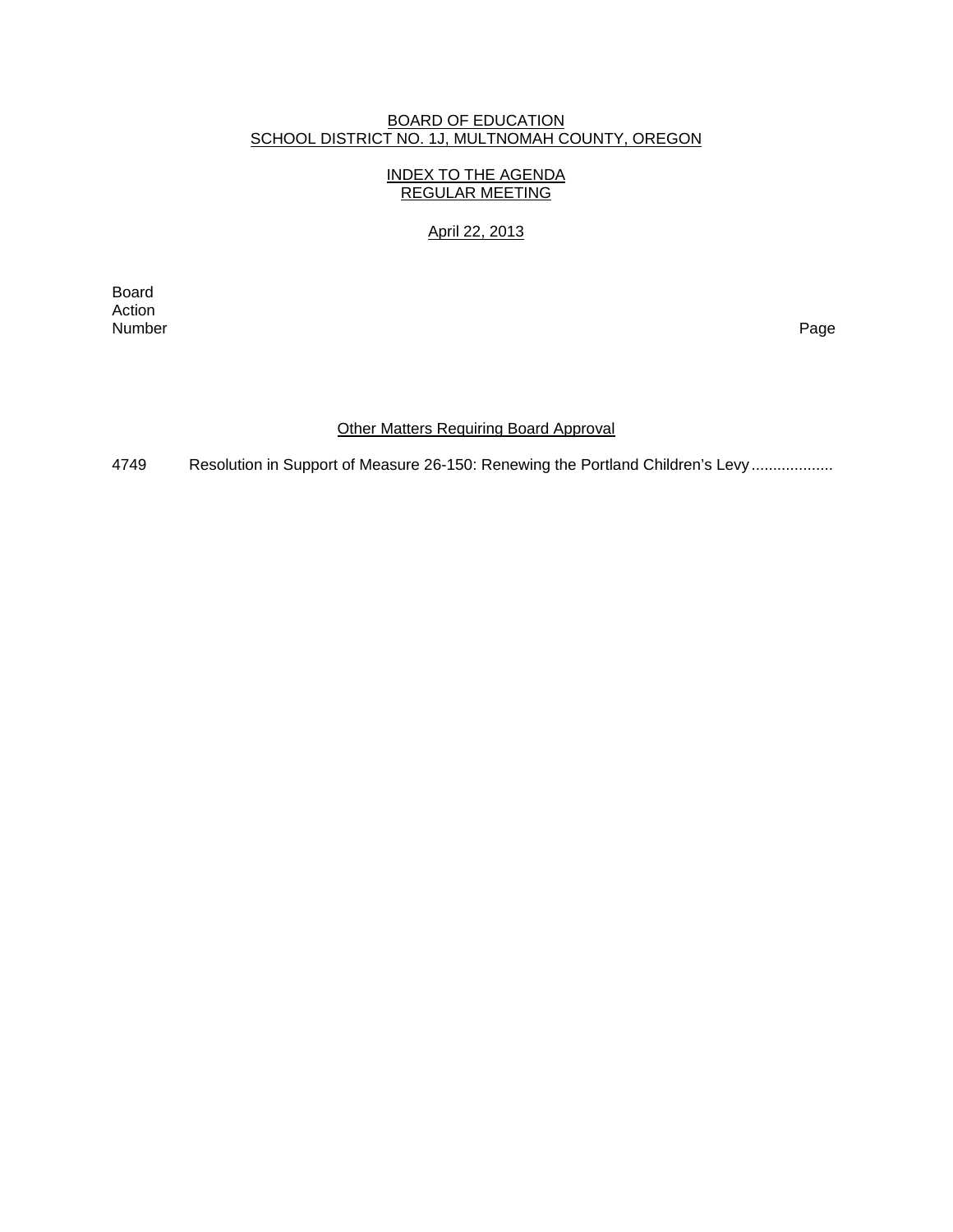#### April 22, 2013

#### OFFICE OF THE BOARD OF EDUCATION SCHOOL DISTRICT NO. 1J, MULTNOMAH COUNTY, OREGON BLANCHARD EDUCATION SERVICE CENTER PORTLAND, OREGON

A Study Session of the Board of Education came to order at 6:01pm at the call of Co-Chair Greg Belisle in the Board Auditorium of the Blanchard Education Service Center, 501 N. Dixon St, Portland, Oregon.

There were present: Pam Knowles

Ruth Adkins Bobbie Regan Trudy Sargent Martin Gonzalez, Co-Chair Matt Morton Greg Belisle, Co-Chair

Alexia Garcia, Student Representative

**Staff** 

 Carole Smith, Superintendent Caren Huson-Quiniones, Board Senior Specialist

#### **PUBLIC COMMENT**

Jan Zuckerman, a teacher at Sunnyside, asked the Board to help examine their current enrollment and transfer processes. Their neighborhood catchment has grown too big and there are no transfer slots available. He believes this is a violation of the District's Equity Policy.

Karen Shay stated that she wanted true equity for ACCESS and no longer wants a lottery to exist for the school.

Rob Johns asked the Board to raise the enrollment cap for Benson High School. Job readiness is a real issue.

Greg Burrill spoke on the District's intent to appeal the 6 of 8 arbitration.

Eliza Erhardt Eisen commented that the pace was not fast enough for student achievement. Funding was inadequate and class sizes were too big. She would like the District and PAT to be held more accountable in teaching our children, and make training and experience as important as seniority for teachers.

Jenni Pullen. Crime Prevention Coordinator with the City of Portland, stated that she works with the Office of Neighborhood Involvement and was asking parents to clean out their medicine cabinets and take advantage of prescription disposal sites in an effort to prevent prescription abuse by children.

#### **CHILDREN'S LEVY**

Director Knowles provided background information on the Children's Levy and urged the Board to vote in favor of the levy. County Commissioner Deborah Kafoury stated that they were asking the voters to renew a five-year levy and asked the Board to endorse it. A focus will be placed on child hunger. Co-Chair Gonzalez mentioned that it was a great investment and it addresses inequities.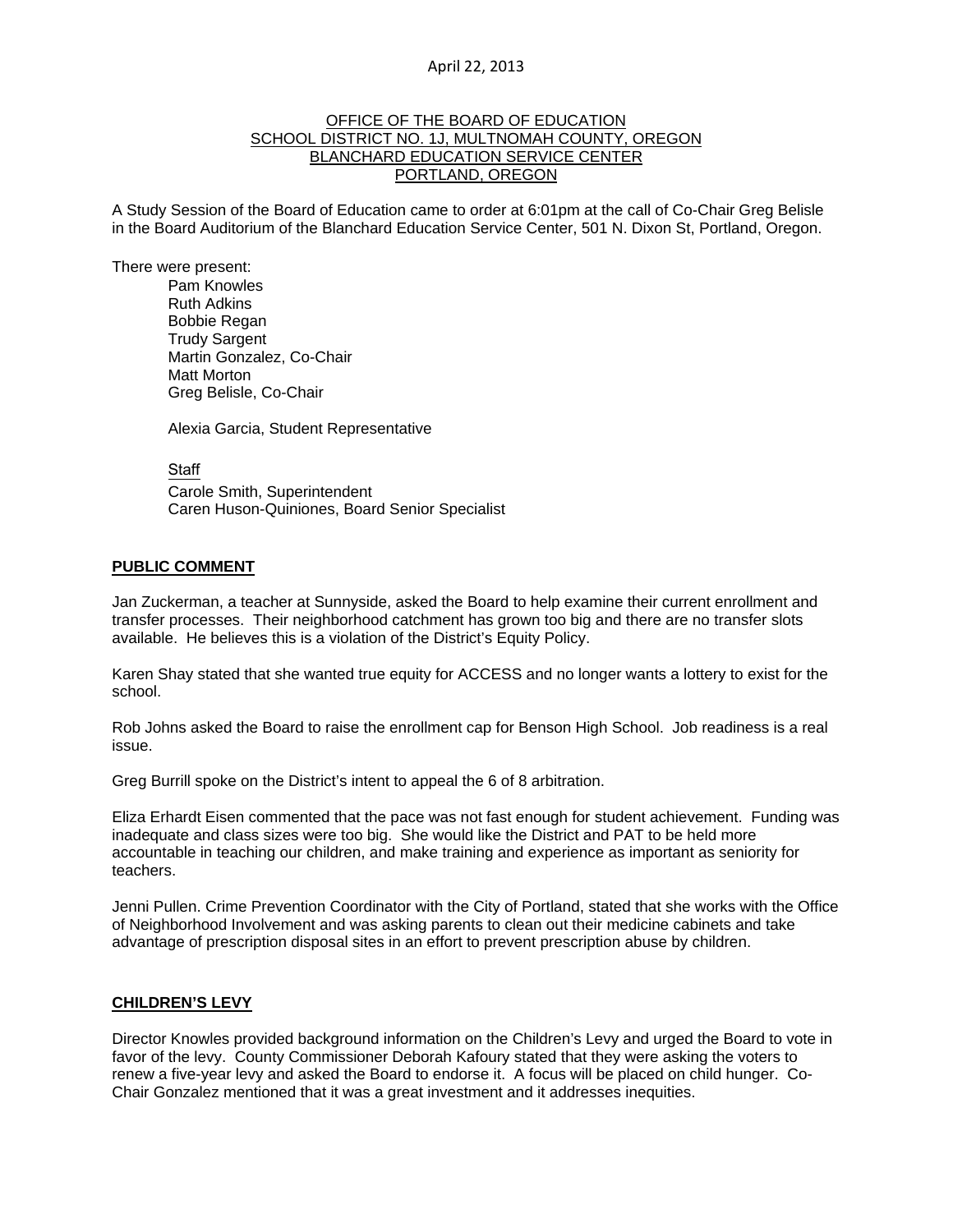### **LINCOLN CLUSTER UPDATE**

Macarre Traynham, MLC Principal, reported that MLC was the only K-12 alternative school in the District. Their challenges were: decline in graduation rates, capacity rates, and lost in allotment of fte. MLC was deeply immersed in the racial equity work; however, their diversity is minimal.

Tanya Ghattas, Forest Park Principal, stated that she has 520 students in a K-5 environment. Forest Park was known as the school of excellence. They have an international community that represents many countries. They have pockets of underserved students and providing services for all children was a challenge.

Jane Fielding, Bridlemile Principal, commented that Bridlemile was also a school of excellence and continues with its enrichment programs. Their library is the heart of the school. They are a predominantly white school in a white community serving mostly while children; however, they continue to focus on the equity work.

Cindy Roby, Ainsworth Principal, reported that they have 565 students in a K-5 environment and offer music, art, and physical education. They have 302 students in the Spanish Immersion Program. 158 families applied for 52 kindergarten slots. They were in their third year of the equity work.

Scott Choate, Chapman K-5 Principal, stated that they have 605 students and offer a robust academic program. Equity is at the heart of all their professional development. Cuts in special education next year will result in larger classroom for their most fragile students. 35% of their students were students of color.

Jill Sage, Skyline Principal, indicated that the school was a tight community. They were the only K-8 in the Lincoln cluster and operated as an IB school.

Kate Boyce, East/West Sylvan middle school principal, commented that they have 900 students and next year would be at 1,000. Their opportunity and challenge was in being a big school. They offered four world languages and have a Spanish Immersion Program. One challenge was that they are a two campus school, separated by a freeway.

Peyton Chapman, Lincoln Principal, reported that they have 1500 students and offer an IB program, six foreign language strands, visual and performing arts, yet have a list of challenges. Ms. Chapman recommended some books that the Board should read. 20% of their students struggle and need additional support, but they do not have adequate funding or facilities which affect instruction.

Co-Chair Belisle asked what MLC's graduation rate was. Ms. Traynham responded that it was 66%. Co-Chair Belisle questioned that when the Board begins to look at enrollment balancing, should they look at some of the schools that have very low enrollment.

At 7:45pm, the Board took a five minute break.

### **AUDIT REPORT: SCHOOL IMPROVEMENT PLANS**

Auditor Richard Tracy provided a PowerPoint presentation. The audit he prepared had four major objectives: to determine current federal and state requirements for preparing school improvement plans; to determine how well PPS meets the requirements; to obtain management and school principal views on the importance and value of preparing school improvement plans; and, to identify opportunity to improve the school improvement plan process at PPS to add more value and benefit.

Co-Chair Gonzalez stated that after having read the improvement plans for the schools, he noticed there was no consistency in the reports and some things were missing. Director Adkins asked if we want the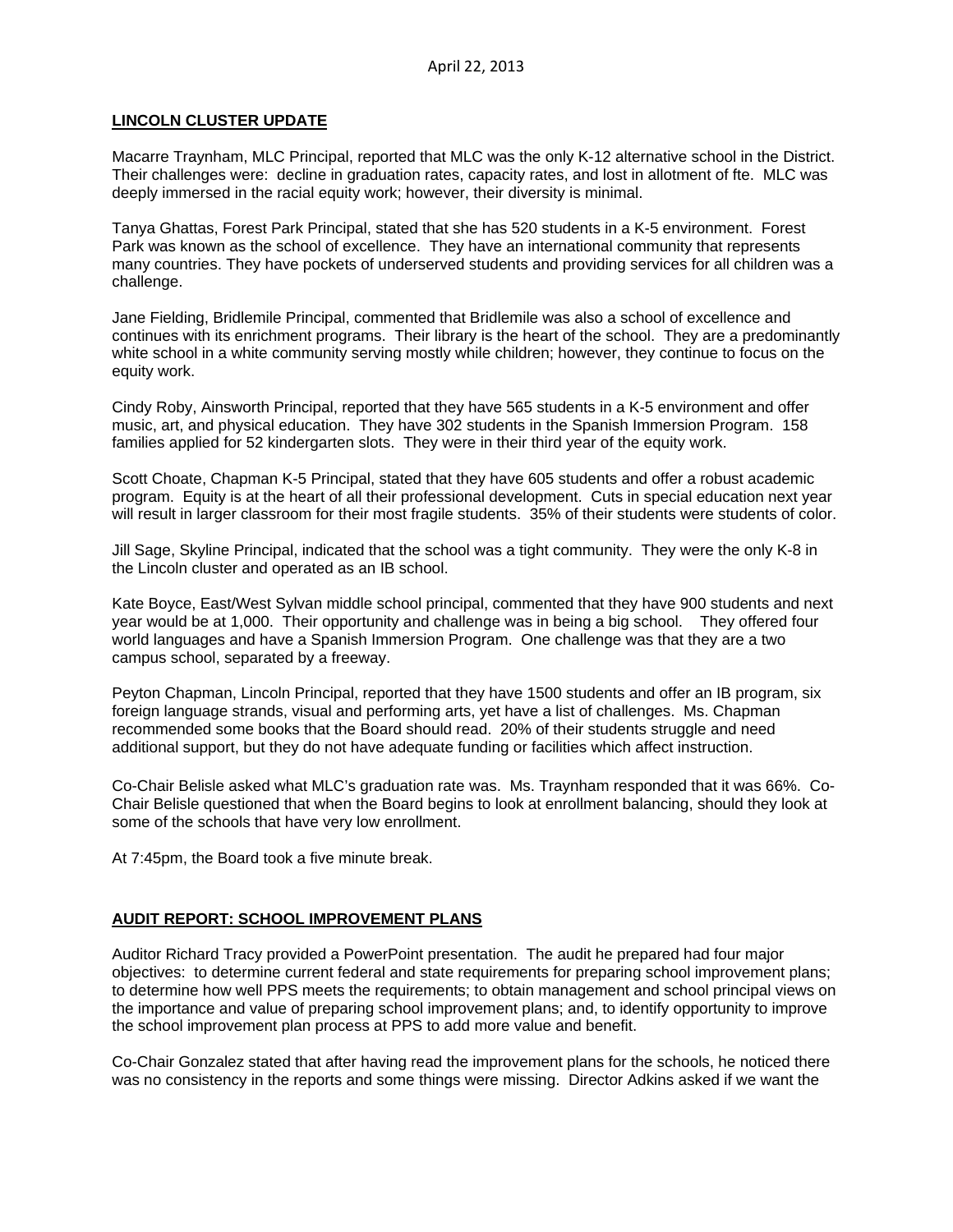SIPs to be living documents. We shouldn't put everyone through the process if we do not want it to be a living document. There needs to be standard accountability district-wide in the documents.

#### **2013-2014 BUDGET DISCUSSION**

Superintendent Smith provided the background on what was being proposed in the 2013-2014 budget in terms of staffing.

Director Adkins asked what Plan B was if the art tax funds to not materialize. David Wynde, Deputy Chief Financial Officer, responded that the District will continue to work with the City of Portland as they believe they are on track to collect the revenue. The City was completely aware that the District was staffing schools currently and staffing at a 500:1 ratio. Sue Ann Higgens, Chief Academic Officer, commented that staff was working with principals in analyzing their staffing recommendations and schedules and determining if there were places that we could be strategic about and support in other ways, and which ones were fte dependent.

Director Knowles stated that she was concerned about high schools and the high school schedule. She was hearing that there were some schedules with large holes during the middle of the day. She asked how the District could support high schools more. Superintendent Smith responded that it had two parts: resources (funding) and also the 6 of 8 arbitration decision.

Director Sargent questioned how many fte it would take if all high school students were taking seven classes. Sarah Singer responded that it would take 26.5 fte. Director Sargent asked what the District was doing to staff study halls. Trip Goodall responded that a campus monitor was staffing study hall this year. Next year, staffing has been restored in the school-wide table. Director Sargent asked if one person was enough for a study hall. Mr. Goodall responded no, we would rather have a tutor-qualified person in a study hall. Co-Chair Gonzalez stated that we must explore every opportunity we can get; perhaps some of our tutoring partners could assist us.

Director Regan asked if we could delay textbook adoptions for a year so that we could hire more teachers. Or delay some investments for a year to give our high school students a full class day. She was open to going into reserves to fill the void somehow. With a 62% graduation rate, how can we accept a budget that has high school students in 1 or 2 study halls a day. Director Regan added that, at some point, we need to look at whether we need to close some of our smaller schools. The 6 of 8 schedule has caused havoc and we need to discuss whether that is the right high school schedule.

### **ADJOURN**

Co-Chair Belisle adjourned the meeting at 10:08pm.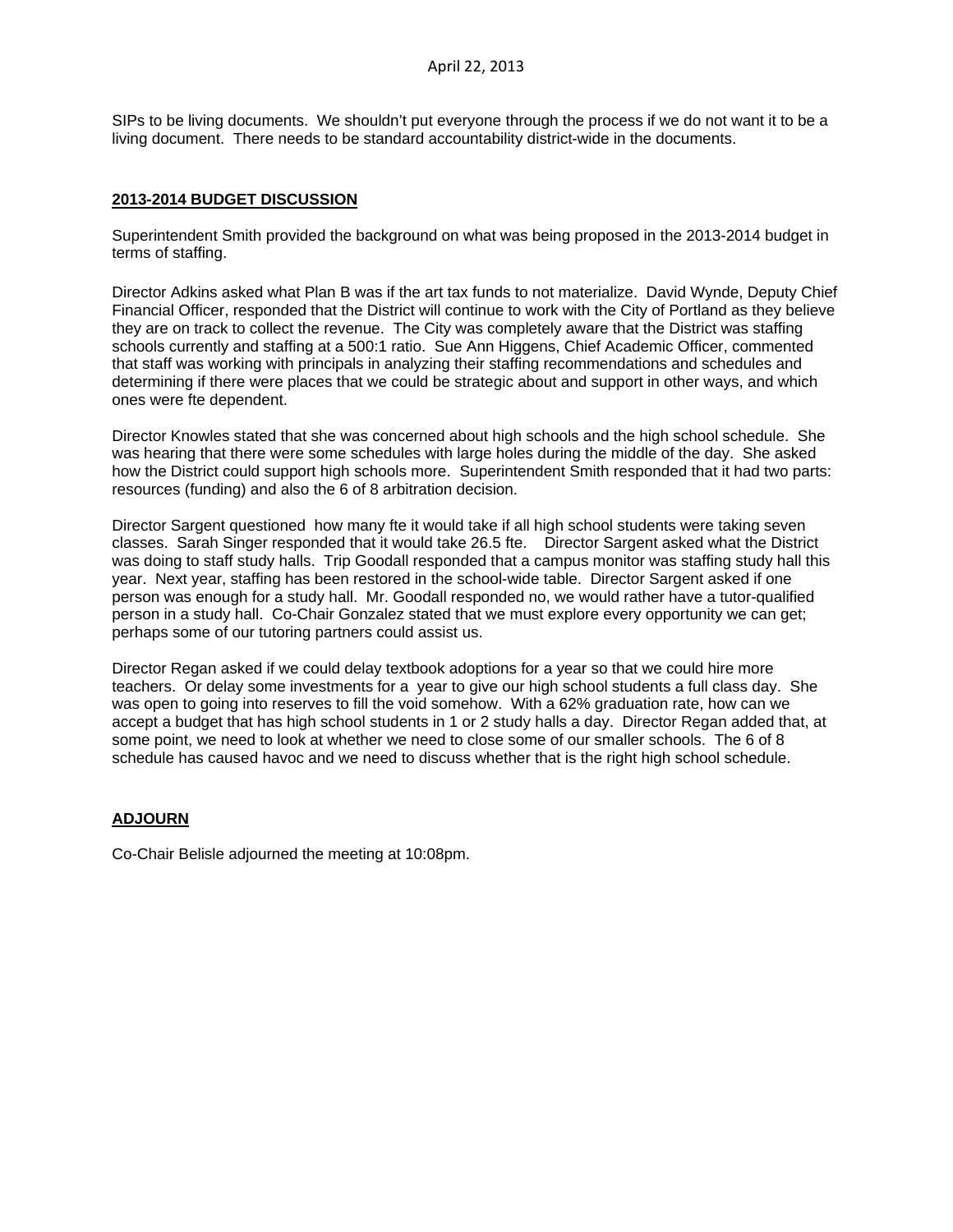April 22, 2013

## **Other Matters Requiring Board Action**

The Superintendent RECOMMENDED adoption of the following item:

### Number 4749

During the Committee of the Whole, Director Knowles moved and Director Morton seconded the motion to adopt the above numbered item. The motion was put to a voice vote and passed unanimously (vote: 7 yes, 0-no; with Student Representative Garcia voting yes, unofficial).